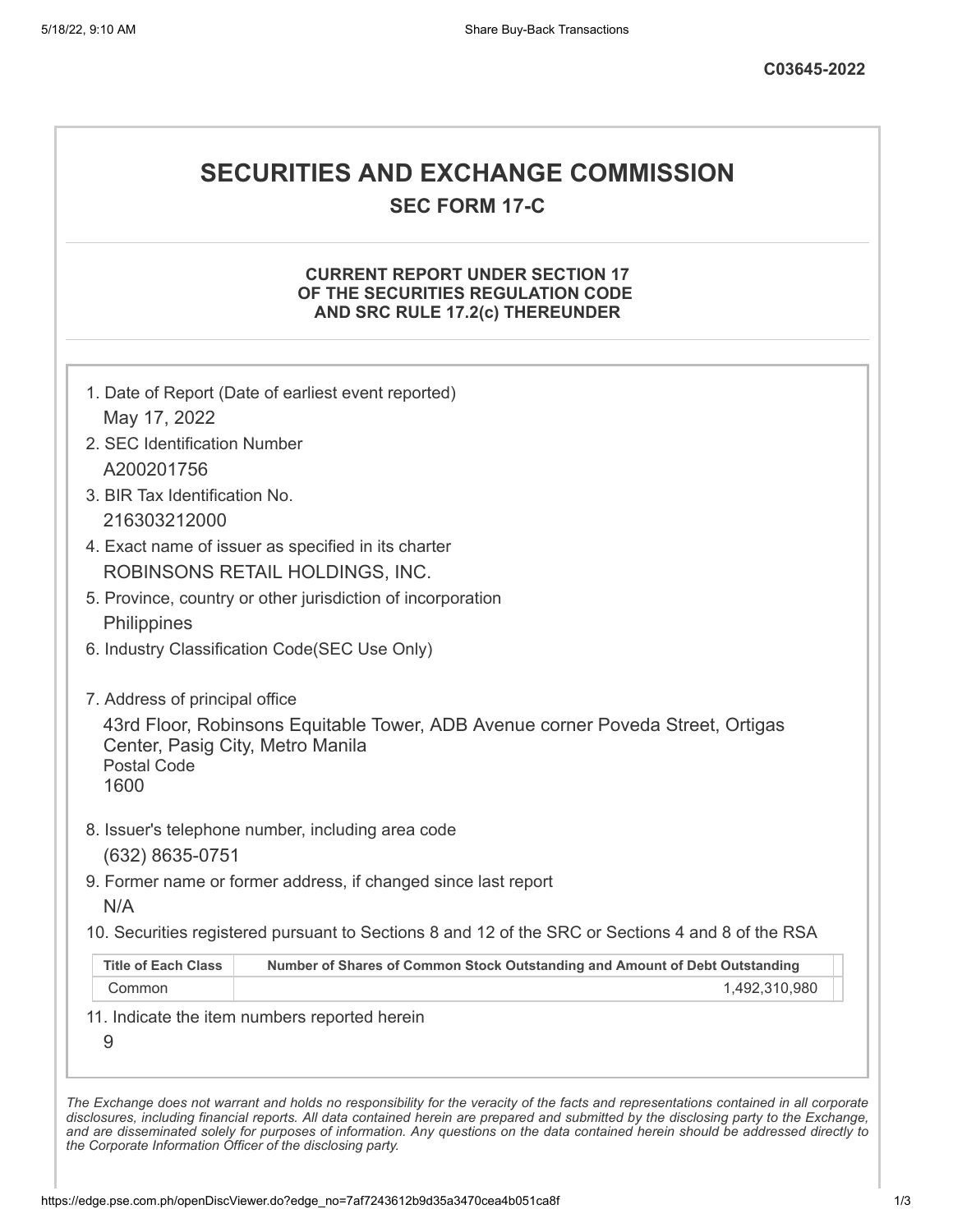5/18/22, 9:10 AM Share Buy-Back Transactions



# **Robinsons Retail Holdings, Inc. RRHI**

# **PSE Disclosure Form 9-1 - Share Buy-Back Transactions** *References: Section 9 of the Revised Disclosure Rules*

### **Subject of the Disclosure**

Robinsons Retail Holdings, Inc. Share Buy-Back Transaction

**Background/Description of the Disclosure**

Share buyback on May 17, 2022.

The Board of Directors of RRHI approved the share buyback program of Php2.0 billion on March 9, 2020. The Board of Directors of RRHI approved the extension of the share buyback program for the additional amount of Php2.0 billion on February 26, 2021.

On February 11, 2022, the Board of Directors of RRHI approved to further extend the share buyback program for the additional amount of Philippine Pesos: One Billion (Php1,000,000,000.00)

On April 27, 2022, the Board of Directors of RRHI approved to further extend the share buyback program for the additional amount of Philippine Pesos: One Billion (Php1,000,000,000.00)

The total amount allotted for the share buyback is Philippine Pesos: Six Billion (Php6,000,000,000.00).

# **Type of Securities**

| Common    |     |
|-----------|-----|
| Preferred | N/A |

Others N/A

# **Details of Share Buy-Back Transaction(s)**

| <b>Date of Transaction</b> | <b>Number of Shares Purchased</b> | <b>Price Per Share</b> |
|----------------------------|-----------------------------------|------------------------|
| May 17, 2022               | 9,590                             | 52.70                  |
| May 17, 2022               | 35,000                            | 52.80                  |
| May 17, 2022               | 3,370                             | 52.55                  |
| May 17, 2022               | 5,480                             | 52.65                  |
| May 17, 2022               | 68,830                            | 52.75                  |
| May 17, 2022               | 2,730                             | 52.60                  |
| May 17, 2022               | 500                               | 52.15                  |
| May 17, 2022               | 6,500                             | 52.55                  |
| May 17, 2022               | 1,500                             | 52.60                  |
| May 17, 2022               | 1,000                             | 52.70                  |
| May 17, 2022               | 5,820                             | 52.75                  |
| May 17, 2022               | 1,000                             | 52.80                  |
| May 17, 2022               | 500                               | 53.50                  |
|                            | 141,820                           |                        |

#### **Effects on Number of Shares**